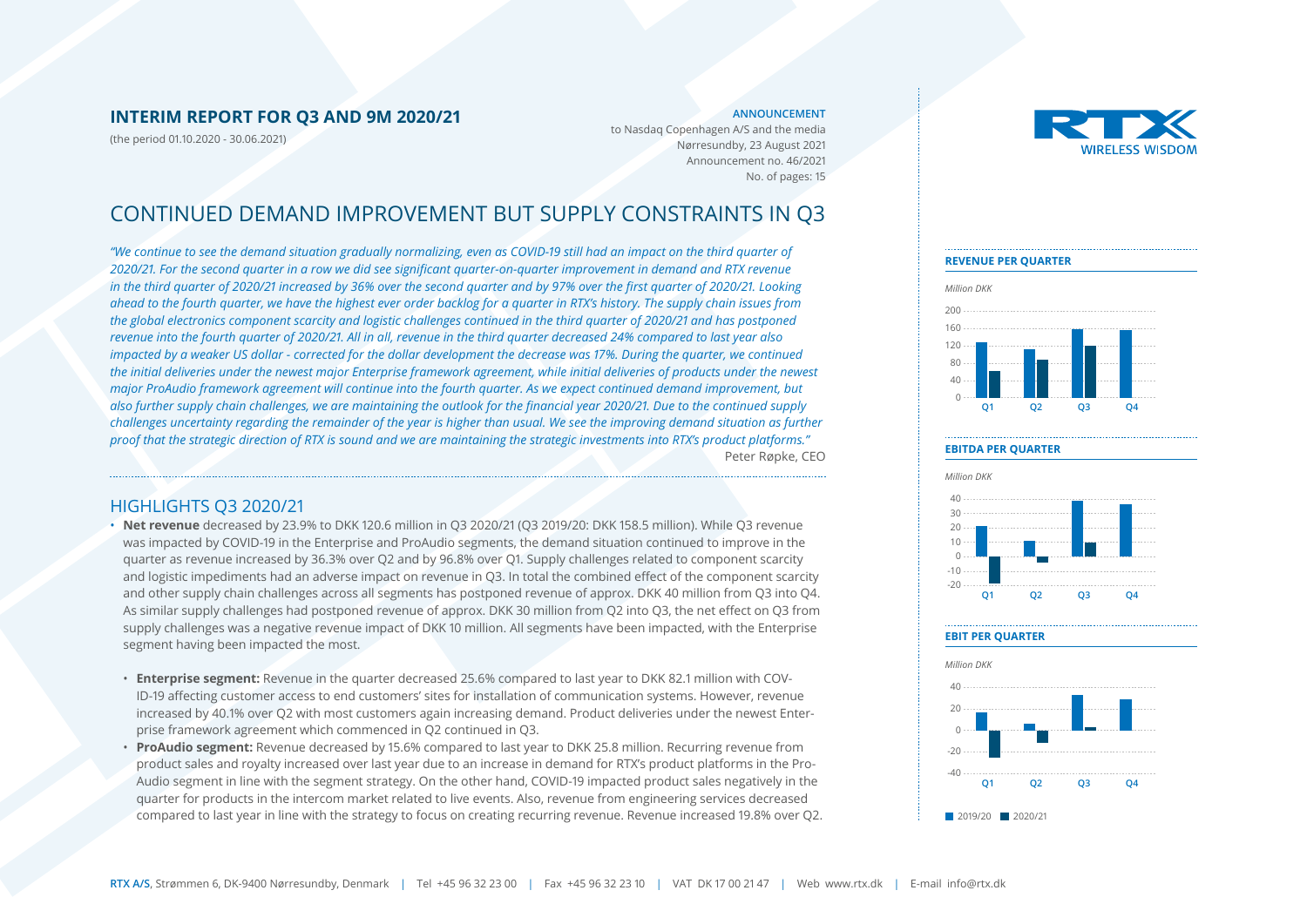• **Healthcare segment:** Revenue decreased by 27.9% to DKK 12.7 million. The comparative revenue in Q3 of last year was significantly boosted by the outbreak of COVID-19 which led to an unusually high demand for patient monitoring equipment, while the revenue in Q3 of this year is at a more normal level. Revenue in Q3 increased by 51.4% over Q2.

FX corrected revenue development amounted to a decrease of 16.9% as revenue compared to last year was negatively impacted by a weaker US dollar.

- **Gross profit** decreased by 29.2% to DKK 60.8 million in Q3 2020/21 (Q3 2019/20: DKK 85.9 million). The gross margin decreased to 50.4% (Q3 2019/20: 54.2%) primarily impacted by the revenue mix with a significantly lower share of revenue from engineering services and secondarily by the specific product mix as well as temporarily higher component costs with the scarcity in the global electronics industry.
- **Operating performance** was impacted by the lower revenue with **EBITDA** of DKK 10.1 million in Q3 2020/21 (Q3 2019/20: DKK 38.9 million) and **EBIT** of DKK 3.0 million in Q3 2020/21 (Q3 2019/20: DKK 32.6 million). Earnings in Q3 improved significantly over Q2 and Q1. As in the previous quarters, RTX has continued the cautious management of the capacity cost base (staff costs and other external expenses).
- **Cash flows from operations (CFFO)** amounted to DKK 22.1 million in Q3 2020/21 compared to DKK 48.2 million in Q3 2019/20 due to the lower earnings compared to last year.

### SUMMARY FOR THE FIRST NINE MONTHS (9M) OF 2020/21

- **Net revenue** decreased by 32.3% to DKK 270.4 million in 9M 2020/21 (9M 2019/20: DKK 399.5 million). As expected and as communicated in the outlook for 2020/21, revenue was significantly impacted on the demand side by COVID-19 especially in the Enterprise and ProAudio segments. Also, revenue in Q2 and Q3 was adversely impacted by supply chain challenges related to component scarcity postponing revenue of approx. DKK 40 million into Q4. In 9M 2020/21, Enterprise segment revenue decreased 36.6% to DKK 176.2 million, ProAudio segment revenue decreased 28.6% to DKK 66.4 million, while Healthcare revenue decreased 2.4% to DKK 27.8 million. Especially the Enterprise segment has seen revenue postponed from 9M into Q4 of this year due to the supply chain challenges. FX corrected revenue development amounted to a decrease of 26.4% as revenue compared to last year was negatively impacted by the weaker US dollar.
- Due to the lower revenue, earnings decreased with **EBITDA** of DKK -12.7 million (9M 2019/20: DKK 71.7 million) and **EBIT** of DKK -33.6 million (9M 2019/20: DKK 54.6 million). Throughout the first nine months of 2020/21, RTX has maintained a cautious management of capacity costs which are slightly below last year's level.
- **Cash flow from operations (CFFO)** amounted to DKK 32.0 million in 9M 2020/21 (9M 2019/20: DKK 78.4 million).

#### **APPENDICES**

Interim report for Q3 and 9M 2020/21 for the Group comprising:

- Group financial highlights and key ratios
- Management report
- Management's statement
- Income statement
- Statement of comprehensive income
- Balance sheet
- Equity statement
- Cash flow statement
- Notes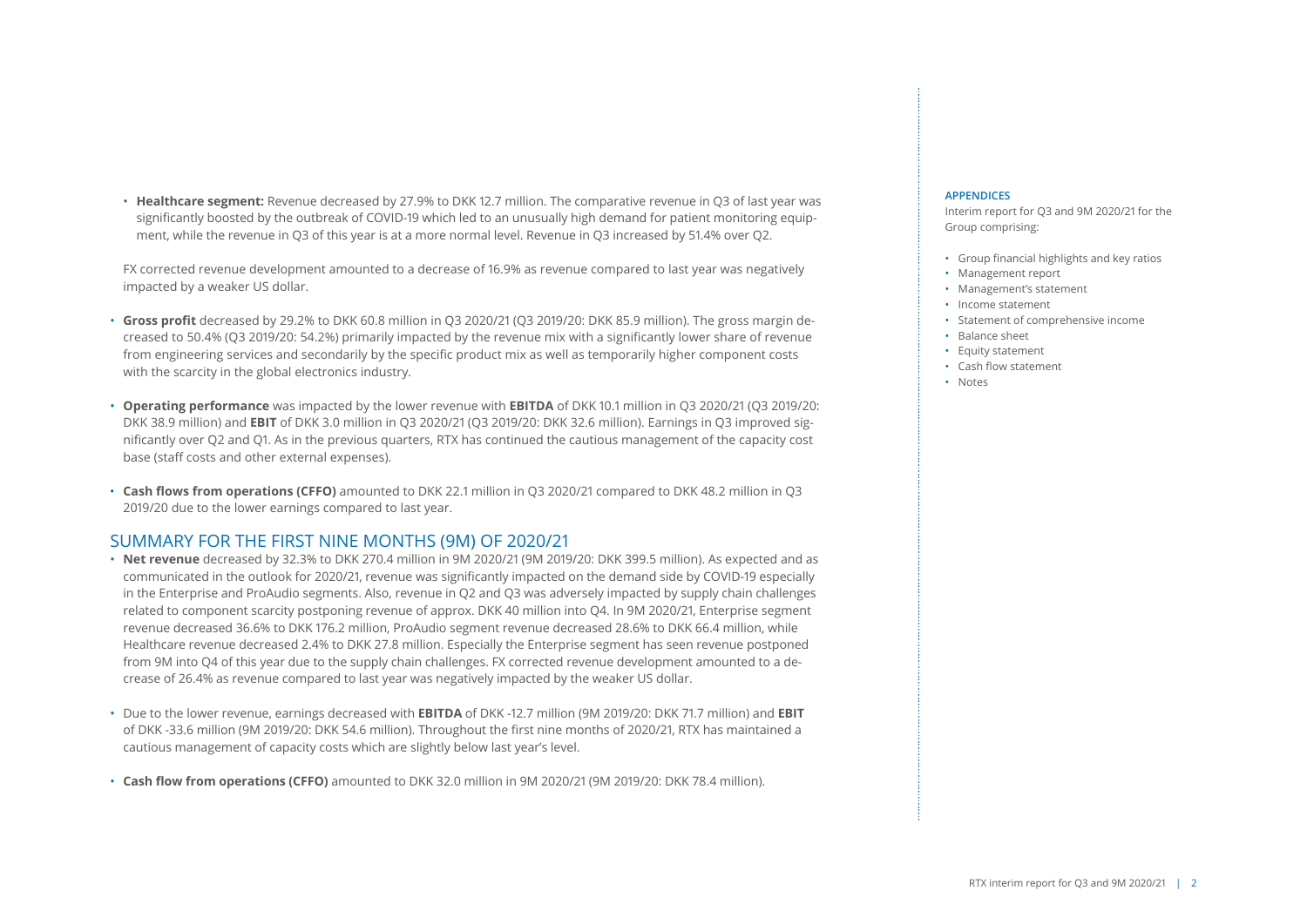#### OUTLOOK FOR 2020/21

- As stated in previous RTX financial reports, uncertainty regarding actual developments in 2020/21 is higher than in recent years. With the current knowledge and visibility RTX maintains the expectations for the year as revised on 22 April 2021 with revenue of DKK 450-500 million, EBITDA of DKK 30-55 million and EBIT of DKK 0-25 million for the financial year 2020/21.
- Since announcing the revised expectations for the 2020/21 financial year in April, demand has improved as expected compared to earlier in the year and now demand in itself supports a revenue performance in the top end of the announced expectations – before the impact of supply chain challenges and component scarcity. The demand increase is especially seen in the Enterprise and ProAudio segments which have been impacted the most by COVID-19 so far in the financial year. Therefore, the order backlog for Q4 of 2020/21 is the highest ever for a quarter in the history of RTX. However, the situation with component scarcity in the global electronics industry and other global supply challenges persists and will also impact Q4 of 2020/21 and thus continues to create a larger than normal uncertainty around the outlook for the financial year. The exact timing of the receipt of components will impact the exact timing of production and thus of delivery around the end of the financial year, thereby creating this larger than normal uncertainty.
- In summary, the outlook thus assumes that the impact of component scarcity and supply chain challenges on revenue in Q4 of 2020/21 (by postponing revenue from Q4 2020/21 into Q1 2021/22) is not larger than the amount of revenue which was postponed from Q3 2020/21 into Q4 2020/21.

### SHARE BUY-BACK PROGRAMME CONTINUING

• In line with the updated policy on capital structure communicated in the annual report for 2019/20 and as announced in company announcement 38/2020, RTX continues to execute a share buy-back programme for an amount up to DKK 50 million during the period 25 November 2020 to 30 September 2021.

RTX A/S

#### **PETER THOSTRUP PETER RØPKE**

Chairman President and CEO

#### **ENQUIRIES AND FURTHER INFORMATION:**

CEO, Peter Røpke, tel +45 96 32 23 00 CFO, Morten Axel Petersen, tel +45 96 32 23 00

#### **INVESTOR AND ANALYST CONFERENCE CALL**

On Tuesday, 24 August 2021 at 15.30 pm, RTX will hold a conference call for investors and analysts hosted by Danske Bank.

In this conference call, the Company's management will comment on the interim report for the third quarter and first nine months of the financial year 2020/21.

To register for the conference call, please e-mail vonh@danskebank.dk.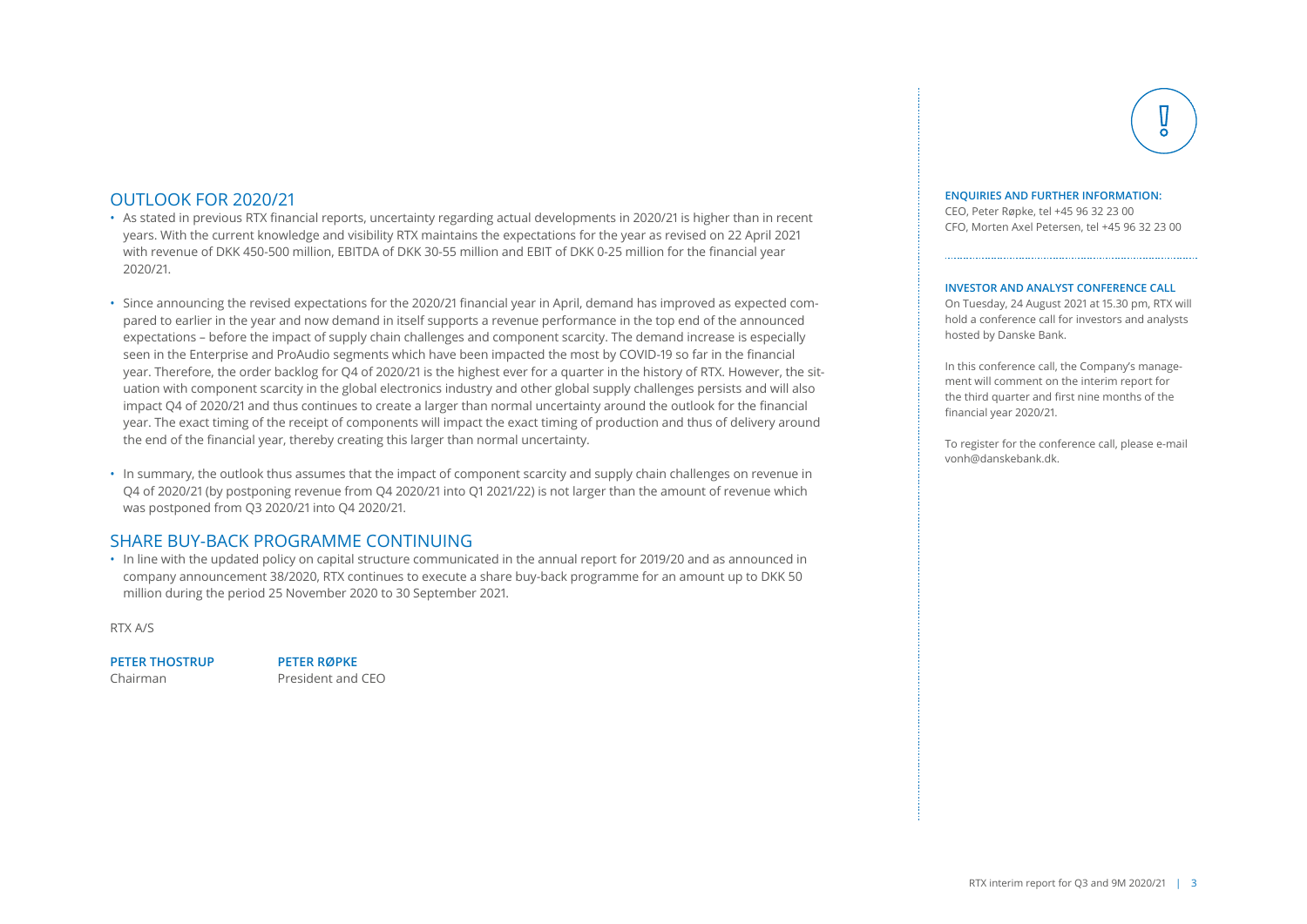# Group Financial Highlights and Key Ratios

(non-audited)

| <b>Amounts in DKK million</b>                     | Q <sub>3</sub><br>2020/21 | Q <sub>3</sub><br>2019/20 | <b>9M</b><br>2020/21 | <b>9M</b><br>2019/20 | <b>FY</b><br>2019/20 |
|---------------------------------------------------|---------------------------|---------------------------|----------------------|----------------------|----------------------|
|                                                   |                           |                           |                      |                      |                      |
| <b>INCOME STATEMENT ITEMS</b>                     |                           |                           |                      |                      |                      |
| Revenue                                           | 120.6                     | 158.5                     | 270.4                | 399.5                | 555.9                |
| Gross profit                                      | 60.8                      | 85.9                      | 141.1                | 227.7                | 309.3                |
| <b>EBITDA</b>                                     | 10.1                      | 38.9                      | $-12.7$              | 71.7                 | 108.2                |
| EBITDA %                                          | 8.3%                      | 24.6%                     | $-4.7%$              | 17.9%                | 19.5%                |
| Operating profit/loss (EBIT)                      | 3.0                       | 32.6                      | $-33.6$              | 54.6                 | 83.6                 |
| Net financials                                    | $-1.1$                    | 1.2                       | $-6.1$               | $-4.1$               | $-3.4$               |
| Profit/loss before tax                            | 1.9                       | 33.8                      | $-39.7$              | 50.6                 | 80.2                 |
| Profit/loss for the period                        | 1.4                       | 26.3                      | $-31.4$              | 39.4                 | 63.1                 |
|                                                   |                           |                           |                      |                      |                      |
| <b>BALANCE SHEET ITEMS</b>                        |                           |                           |                      |                      |                      |
| Cash and current asset investments                | 117.8                     | 210.5                     | 117.8                | 210.5                | 194.8                |
| <b>Total assets</b>                               | 436.1                     | 499.7                     | 436.1                | 499.7                | 533.6                |
| Equity                                            | 257.2                     | 328.3                     | 257.2                | 328.3                | 352.2                |
| Liabilities                                       | 178.8                     | 171.4                     | 178.8                | 171.4                | 181.4                |
|                                                   |                           |                           |                      |                      |                      |
| <b>OTHER KEY FIGURES</b>                          |                           |                           |                      |                      |                      |
| Development cost financed                         |                           |                           |                      |                      |                      |
| by RTX before capitalization                      | 11.2                      | 11.5                      | 35.3                 | 34.9                 | 43.8                 |
| Capitalized costs                                 | 6.4                       | 7.7                       | 22.1                 | 20.6                 | 28.7                 |
| Depreciation, amortization                        |                           |                           |                      |                      |                      |
| and impairment                                    | 7.1                       | 6.3                       | 21.0                 | 17.0                 | 24.6                 |
| Cash flow from operations                         | 22.1                      | 48.2                      | 32.0                 | 78.4                 | 70.6                 |
| Cash flow from investments                        | 0.3                       | $-10.1$                   | 14.5                 | $-27.8$              | $-37.1$              |
| Investments in property,<br>plant and equipment   | 6.6                       | 2.5                       | 16.0                 | 6.6                  | 7.9                  |
| Increase/decrease in cash<br>and cash equivalents | 6.8                       | 36.6                      | $-23.6$              | $-15.3$              | $-33.7$              |

| <b>Amounts in DKK million</b>                                          | Q <sub>3</sub><br>2020/21 | Q <sub>3</sub><br>2019/20 | 9M<br>2020/21 | <b>9M</b><br>2019/20 | <b>FY</b><br>2019/20 |
|------------------------------------------------------------------------|---------------------------|---------------------------|---------------|----------------------|----------------------|
|                                                                        |                           |                           |               |                      |                      |
| <b>KEY RATIOS</b>                                                      |                           |                           |               |                      |                      |
| Growth in net turnover (percentage)                                    | $-23.9$                   | 6.5                       | $-32.3$       | $-0.9$               | $-0.8$               |
| Profit margin (percentage)                                             | 2.5                       | 20.6                      | $-12.4$       | 13.7                 | 15.0                 |
| Return on invested capital (percentage) <sup>1)</sup>                  | 6.1                       | 64.8                      | 6.1           | 64.8                 | 54.1                 |
| Return on equity (percentage) <sup>1)</sup>                            | $-2.6$                    | 20.6                      | $-2.6$        | 20.6                 | 18.1                 |
| Equity ratio (percentage)                                              | 59.0                      | 65.7                      | 59.0          | 65.7                 | 66.0                 |
| <b>EMPLOYMENT</b>                                                      |                           |                           |               |                      |                      |
| Average number of full-time employees                                  | 285                       | 291                       | 287           | 291                  | 292                  |
| Average number of FTE employed directly                                | 256                       | 262                       | 259           | 263                  | 264                  |
| Revenue per employee (DKK '000) <sup>2)</sup>                          | 423                       | 545                       | 942           | 1,373                | 1,904                |
| Operating profit per employee<br>(DKK '000) <sup>2)</sup>              | 10                        | 112                       | $-117$        | 188                  | 286                  |
|                                                                        |                           |                           |               |                      |                      |
| <b>SHARES</b>                                                          |                           |                           |               |                      |                      |
| Average number of shares<br>in circulation ('000)                      | 8,208                     | 8,341                     | 8,275         | 8,388                | 8,376                |
| Average number of diluted shares ('000)                                | 8,377                     | 8,385                     | 8,471         | 8,449                | 8,503                |
|                                                                        |                           |                           |               |                      |                      |
| <b>SHARE DATA. DKK PER SHARE AT DKK 5</b>                              |                           |                           |               |                      |                      |
| Profit/loss for the period (EPS), per share <sup>2)</sup>              | 0.2                       | 3.1                       | $-3.8$        | 4.7                  | 7.5                  |
| Profit/loss for the period, diluted<br>(DEPS), per share <sup>2)</sup> | 0.2                       | 3.1                       | $-3.7$        | 4.7                  | 7.4                  |
| Dividends, per share (DKK)                                             |                           |                           |               |                      | 2.5                  |
| Equity value, per share                                                | 31.5                      | 39.4                      | 31.5          | 39.4                 | 42.2                 |
| Listed price, per share                                                | 174.8                     | 213.0                     | 174.8         | 213.0                | 216.0                |

Note: The Group's financial year runs from 1 October to 30 September.

Definitions of the key ratios used are stated in the annual report for 2019/20 in the accounting policies. <sup>1)</sup> Calculated over a 12 months' period.<br><sup>2)</sup> Not annualized

Not annualized.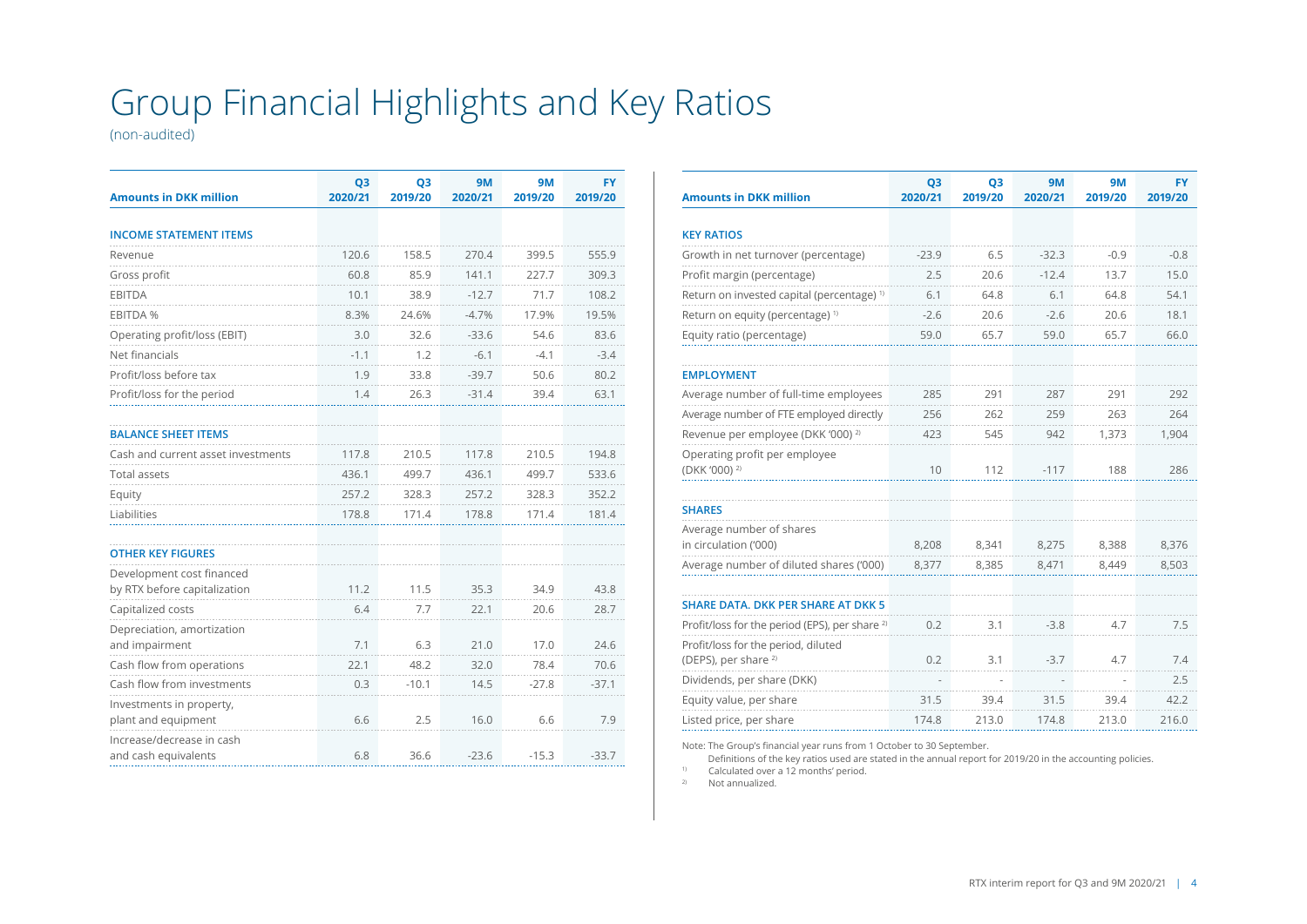# Management Report

The Board of Directors of RTX A/S has today considered and adopted the Group's interim report for the third quarter (Q3) and first nine months (9M) of 2020/21 (covering the period 1 October 2020 to 30 June 2021). Comments on developments in the period follow below.

### GRADUAL DEMAND IMPROVEMENT BUT COMPONENT CHALLENGES

The RTX Group posted revenue of DKK 120.6 million in Q3 2020/21 – a decrease of 23.9% (Q3 2019/20: DKK 158.5 million). Corrected for exchange rate effects the decrease equals 16.9% compared to last year due to the weaker USD compared to Q3 last year. In 9M 2020/21, revenues decreased by 32.3% to DKK 270.4 million (9M 2019/20: DKK 399.5 million) which corresponds to an FX corrected decrease of 26.4%.

While Q3 revenue was impacted by COVID-19 in the Enterprise and ProAudio segments, the demand situation continued to improve in the quarter as group revenue increased by 36.3% over Q2 and by 96.8% over Q1. The constraints in the global supply chains and flow of goods had a negative impact in Q3. These constraints include component scarcity in the electronics industry, logistic impediments including temporary port closures and travel restrictions complicating troubleshooting in relation to ramp-up of new production lines. In total the effect of the supply chain challenges across all segments has postponed revenue of approx. DKK 40 million from Q3 into Q4. As similar supply challenges had postponed revenue of approx. DKK 30 million from Q2 into Q3, the net effect on Q3 from supply challenges

was a negative revenue impact of DKK 10 million. Last year, the comparative Q3 revenue was positively impacted by approx. DKK 20 million postponed from Q2 into Q3.

Revenue in the **Enterprise** segment decreased by 25.6% to DKK 82.1 million in Q3 2020/21 (Q3 2019/20: DKK 110.3 million) with COVID-19 affecting customer access to end customers sites for installation of communication systems. Corrected for exchange rates effects the decrease was 18.5%. Also, revenue has been significantly negatively impacted by component scarcity and supply chain challenges which postpones revenue from Q3 into Q4. However, revenue increased by 40.1% over Q2 with most customers again increasing demand. During 9M 2020/21, revenue decreased 36.6% to DKK 176.2 million in the Enterprise segment (9M 2019/20: DKK 278.0 million) – with an FX corrected decrease of 30.9%.

During Q3 the product deliveries under the newest framework agreement in the Enterprise segment (announced at the end of 2018/19) continued. The first deliveries under the agreement took place in Q2 of 2020/21. Also, development of own financed product ranges – including for instance wireless headsets models and cloud-based deployment and administration tools for our Enterprise suite of products – continued in the Q3.

**ProAudio** revenue declined by 15.6% to DKK 25.8 million in Q3 2020/21 (Q3 2019/20: DKK 30.6 million). Corrected for exchange rate effects the decrease equals 8.5%. Recurring revenue from product sales and royalty increased over last year due to an increase in demand for RTX's product platforms in line with the segment strategy. On the other hand, COVID-19 impacted product sales negatively in the quarter for products in the intercom market related to live events. Also, revenue from engineering services decreased compared to last year in line with the strategy to focus

#### FINANCIAL DEVELOPMENT

| <b>DKK million</b>   | Q3<br>20/21 | Ο3<br>19/20 | <b>Change</b><br>(96) |
|----------------------|-------------|-------------|-----------------------|
| <b>Group revenue</b> | 120.6       | 158.5       | $-23.9%$              |
| Enterprise revenue   | 82.1        | 110.3       | $-25.6%$              |
| ProAudio revenue     | 25.8        | 30.6        | $-15.6%$              |
| Healthcare revenue   | 12.7        | 17.6        | $-27.9%$              |
| <b>EBITDA</b>        | 10.1        | 38.9        | $-74.1%$              |
| FRIT                 | 3.0         | 32.6        | $-90.9%$              |
| CFFO <sup>1</sup>    | 22.1        | 48.2        | $-54.3%$              |
|                      |             |             |                       |

| <b>DKK million</b>   | <b>9M</b><br>20/21 | <b>9M</b><br>19/20 | <b>Change</b><br>(%) |
|----------------------|--------------------|--------------------|----------------------|
| <b>Group revenue</b> | 270.4              | 399.5              | $-32.3%$             |
| Enterprise revenue   | 176.2              | 278.0              | $-36.6%$             |
| ProAudio revenue     | 66.4               | 93.0               | $-28.6%$             |
| Healthcare revenue   | 27.8               | 28.5               | $-2.4%$              |
| <b>EBITDA</b>        | $-12.7$            | 71.7               | $-117.7%$            |
| <b>EBIT</b>          | $-33.6$            | 54.6               | $-161.5%$            |
| CFFO <sup>1)</sup>   | 32.0               | 78.4               | $-59.2%$             |

<sup>1)</sup> Cash flow from operations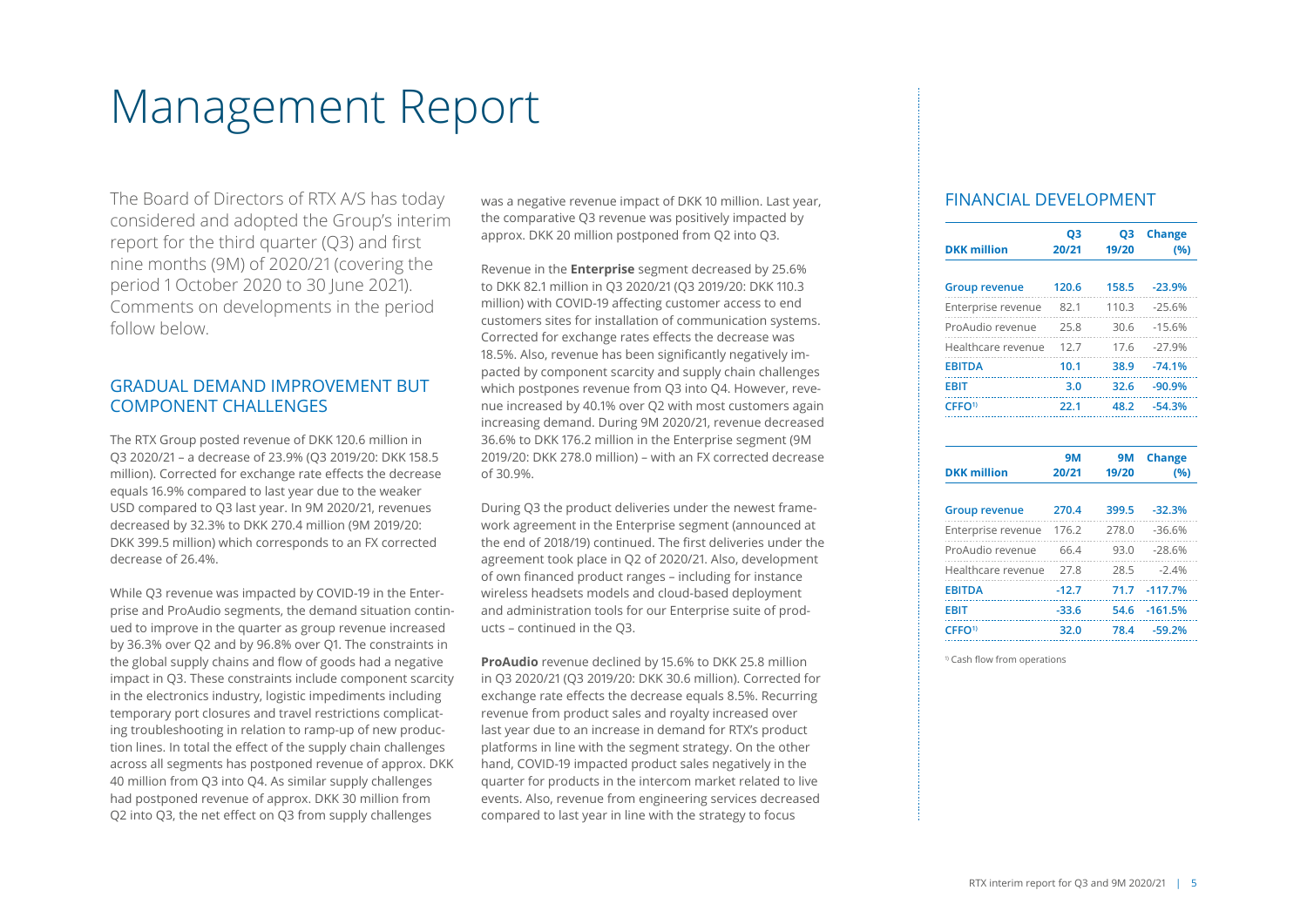on creating recurring revenue and the decrease here was larger than the increase in recurring revenues. Segment revenue increased 19.8% over Q2. In 9M 2020/21, revenue decreased 28.6% to DKK 66.4 million in the ProAudio segment (9M 2019/20: DKK 93.0 million) – with an FX corrected decrease of 22.9%.

First deliveries of products under the larger framework agreement with a large international player in the ProAudio segment based on RTX's conference platform (announced at the end of 2018/19) have taken place. The first product deliveries will continue in Q4 together with further product development activities on further variants. As the first major ODM framework agreement in the ProAudio segment, this is a significant step in the productization strategy in ProAudio. Internal development activities related to the various product platforms for Intercom, Mics & Stage as well as Conference solutions in the ProAudio segment also continued during the quarter.

**Healthcare** revenue reached DKK 12.7 million in Q3 2020/21 corresponding to a decrease of 27.9% (Q3 2019/20: DKK 17.6 million). Corrected for exchange rate effects the decrease was 22.2%. The comparative revenue in Q3 of last year was significantly boosted by the outbreak of COVID-19 which led to an unusually high demand for patient monitoring equipment, while the revenue in Q3 of this year is at a more normal level. Healthcare revenue in Q3 increased by 51.4% over Q2. During 9M 2020/21, segment revenue decreased 2.4% to DKK 27.8 million (9M 2019/20: DKK 28.5 million) – however, FX corrected revenue in the segment increased by 5.5%.

#### COSTS AND EARNINGS

The lower revenue level in the quarter decreased the **gross profit** of the Group by 29.2% to DKK 60.8 million in Q3 2020/21 (Q3 2019/20: DKK 85.9 million). The gross margin

decreased to 50.4% (Q3 2019/20: 54.2%) primarily impacted by the revenue mix with a significantly lower share of revenues from engineering services and secondarily by the specific product mix as well as temporarily higher component costs with the scarcity in the global electronics industry. In 9M 2020/21, gross profit reached DKK 141.1 million (9M 2019/20: DKK 227.7 million) with a gross margin of 52.2%.

**Capacity costs**, consisting of staff costs and other external expenses (before capitalization of development costs) in Q3 amounted to DKK 57.2 million compared to DKK 54.6 million in Q3 of last year. RTX has continued the cautious cost management considering the uncertainty caused by the COVID-19 pandemic avoiding additional headcount investments and instead redeploying employees internally to maintain full momentum on the development activities with the highest potential for RTX and customers. The total headcount average was 285 FTEs in Q3 2020/21 compared to an average of 291 FTEs in Q3 2019/20. Staff costs in Q3 have increased slightly compared to last year as the comparative number for last year was positively impacted by a reversal of annual bonusses during the quarter. Further, travel costs, fairs, external assistance, and various staff related costs have continued to be kept at a relatively low level. For 9M, capacity costs have decreased slightly reaching DKK 175.9 million (9M 2019/20: DKK 176.6 million last year).

As described above for the Enterprise and ProAudio segments, RTX continued to fund development activities of wireless headsets, product deployment tools, ProAudio product solutions as well as for in-house development of automated test equipment for new products developed under Enterprise and ProAudio framework agreements during the quarter. Therefore, the Group **capitalized development costs** of DKK 6.4 million in Q3 2020/21 (Q3 2019/20: DKK 7.7 million).

Operating performance before depreciation, amortization and impairment (**EBITDA**) reached DKK 10.1 million (Q3 2019/20: DKK 38.9 million) due to the lower revenue as described above. Thus, the EBITDA margin in Q3 2020/21 was 8.3% (Q3 2019/20: 24.6%). EBITDA amounted to DKK -12.7 million in 9M 2020/21 (9M 2019/20: DKK 71.7 million).

**Depreciation, amortization and impairment** amounted to DKK 7.1 million in Q3 2020/21 (Q3 2019/20: DKK 6.3 million) with the expected increase primarily caused by amortization of further own financed development projects as a reflection of RTX's strategy to create recurring revenues by creating product platforms which can be tailored to individual customers on an ODM basis.

Therefore, operating profit (**EBIT**) amounted to DKK 3.0 million in Q3 2020/21 (Q3 2019/20: DKK 32.6 million) and to DKK -33.6 million in 9M 2020/21 (9M 2019/20: DKK 54.6 million).

**Net financial items** in Q3 amounted to DKK -1.1 million (Q3 2019/20: DKK 1.2 million). Compared to last year the development in the quarter is negatively impacted by the fair value adjustments of investments in the trading portfolio due to the increasing interest rates on bonds.

**Profit after tax** for Q3 2020/21 amounted to DKK 1.4 million (Q3 2019/20: DKK 26.3 million) and for 9M 2020/21 to DKK -31.4 million (9M 2019/20: DKK 39.4 million).

#### EQUITY, ASSETS AND CASH FLOW

At the end of Q3 2020/21, the Group's **equity ratio** continues to be solid at 59.0% (Q3 2019/20: 65.7%). The equity ratio decreased with the ongoing share buy-backs which reached DKK 14.0 million in Q3 2020/21. **Total assets** amounted to DKK 436.1 million at the end of Q3 compared to DKK 499.7 million at the same time last year, with lower receivables, cash and current investments in the trading portfolio.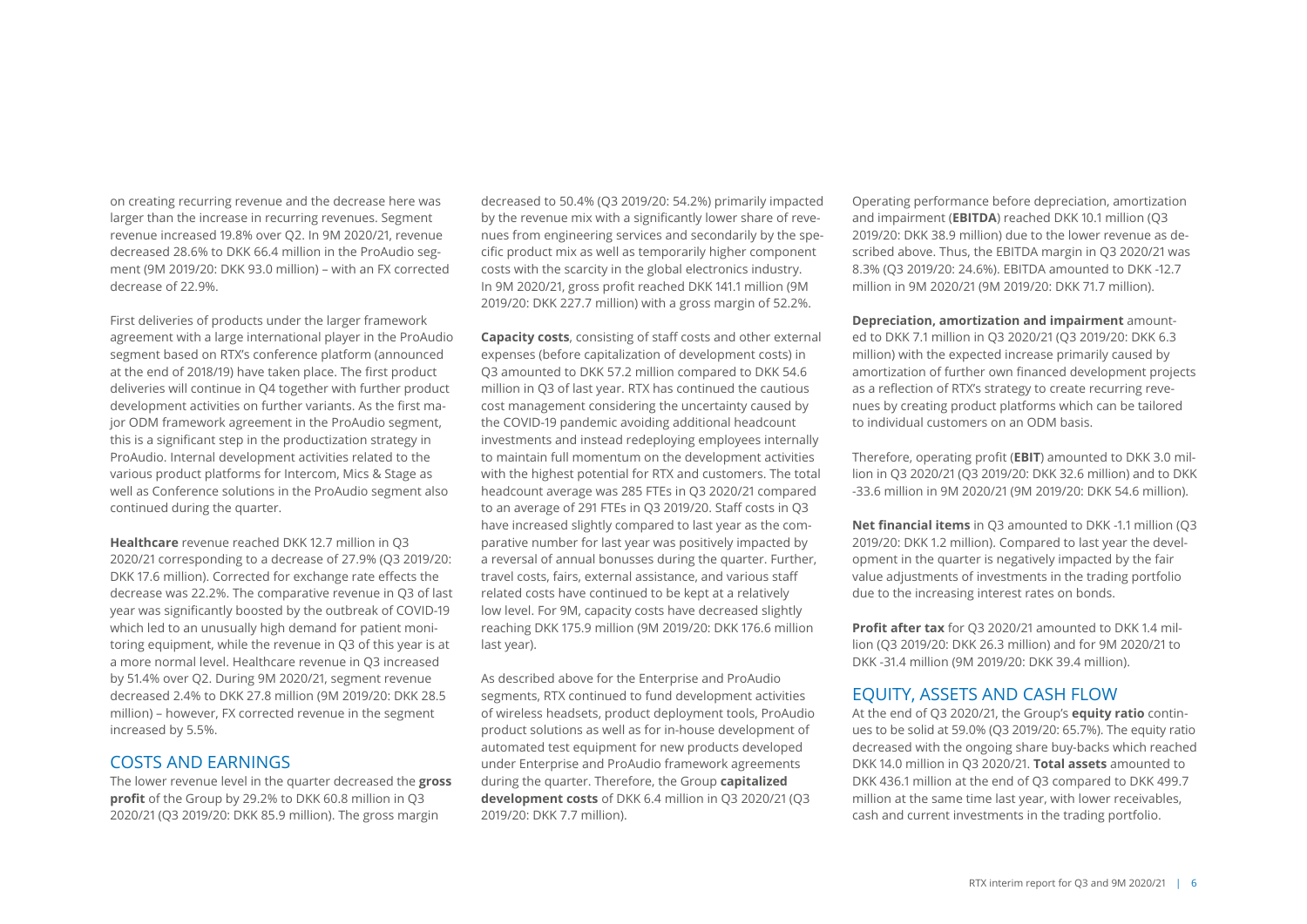**Cash flow from operations (CFFO)** reached DKK 22.1 million in Q3 2020/21 (Q3 2019/20: DKK 48.2 million) impacted by the lower earnings level compared to last year and positively impacted by working capital developments in the quarter. In 9M 2020/21, cash flow from operations amounted to DKK 32.0 million (9M 2019/20: DKK 78.4 million).

The Group's **total cash funds and current securities less bank debt** amounted to DKK 117.8 million at the end of Q3 2020/21 (Q3 2019/20: DKK 210.5 million). The level is positively impacted by cash generated by operations over the 12 months. It is negatively impacted by investments made into product development and into tangible assets (primarily various test equipment plus costs for renovation of additional leased area at RTX headquarters). It is further negatively impacted by distribution to shareholders via dividends and share buy-back programs. During the quarter, RTX bought back shares for DKK 14.0 million (Q3 2019/20: DKK 0) and in total over the past 12 months RTX has paid out dividends of DKK 20.7 million and bought back shares for DKK 44.8 million. To fund payment of share buy-back during the quarter, the Group realized a part of its investments in the trading portfolio (mutual funds holding primarily highly liquid Danish mortgage and government bonds) with a total net sale of securities of DKK 12.0 million during the quarter.

RTX balance sheet and liquidity position remain strong with a high equity ratio and a significant net cash position.

#### OUTLOOK FOR 2020/21

As stated in previous RTX financial reports, uncertainty regarding actual developments in 2020/21 is higher than in recent years. With the current knowledge and visibility RTX maintains the expectations for the year as revised on 22 April 2021 with revenue of DKK 450-500 million, EBITDA of DKK 30-55 million and EBIT of DKK 0-25 million for the financial year 2020/21.

Since announcing the revised expectations for the 2020/21 financial year in April, demand has improved as expected compared to earlier in the year and now demand in itself supports a revenue performance in the top end of the announced expectations – before the impact of supply chain challenges and component scarcity. The demand increase is especially seen in the Enterprise and ProAudio segments which have been impacted the most by COVID-19 so far in the financial year. Therefore, the order backlog for Q4 of 2020/21 is the highest ever for a quarter in the history of RTX. However, the situation with component scarcity in the global electronics industry and other global supply challenges persists and will also impact Q4 of 2020/21 and thus continues to create a larger than normal uncertainty around the outlook for the financial year. The exact timing of the receipt of components will impact the exact timing of production and thus of delivery around the end of the financial year, thereby creating this larger than normal uncertainty.

In summary, the outlook thus assumes that the impact of component scarcity and supply chain challenges on revenue in Q4 of 2020/21 (by postponing revenue from Q4 2020/21 into Q1 2021/22) is not larger than the amount of revenue which was postponed from Q3 2020/21 into Q4 2020/21.

#### SHARE BUY-BACK PROGRAMME CONTINUING

As announced in company announcement 38/2020 and in line with the Group's policy on capital structure, RTX is executing a share buy-back program for an amount up to DKK 50 million. Since the initiation on 25 November 2020 and until the end of Q3 2020/21, RTX has bought back shares for a total of DKK 44.8 million under the programme. The programme continues with the remainder being bought back in the period until 30 September 2021.



### FINANCIAL CALENDAR

Expected publication of financial information for the financial year 2020/21:

**30 NOVEMBER 2021** Annual report for 2020/21

### RISKS AND UNCERTAINTIES FOR THE 2020/21 FINANCIAL YEAR

#### **STATEMENTS ON FUTURE CONDITIONS**

The above statements on the Group's future conditions, including in particular, future revenue and operating profit (EBIT-DA and EBIT), reflect Management's current outlook and carry some uncertainty. These statements can be affected by a number of risks and uncertainties, which mean that actual developments can be different from the indicated outlook. These risks and uncertainties include, but are not limited to, general business and economic conditions, dependence on partners, the time of delivery of components, and foreign exchange and interest rate fluctuations - all of which may also be impacted by the COVID-19 situation and development.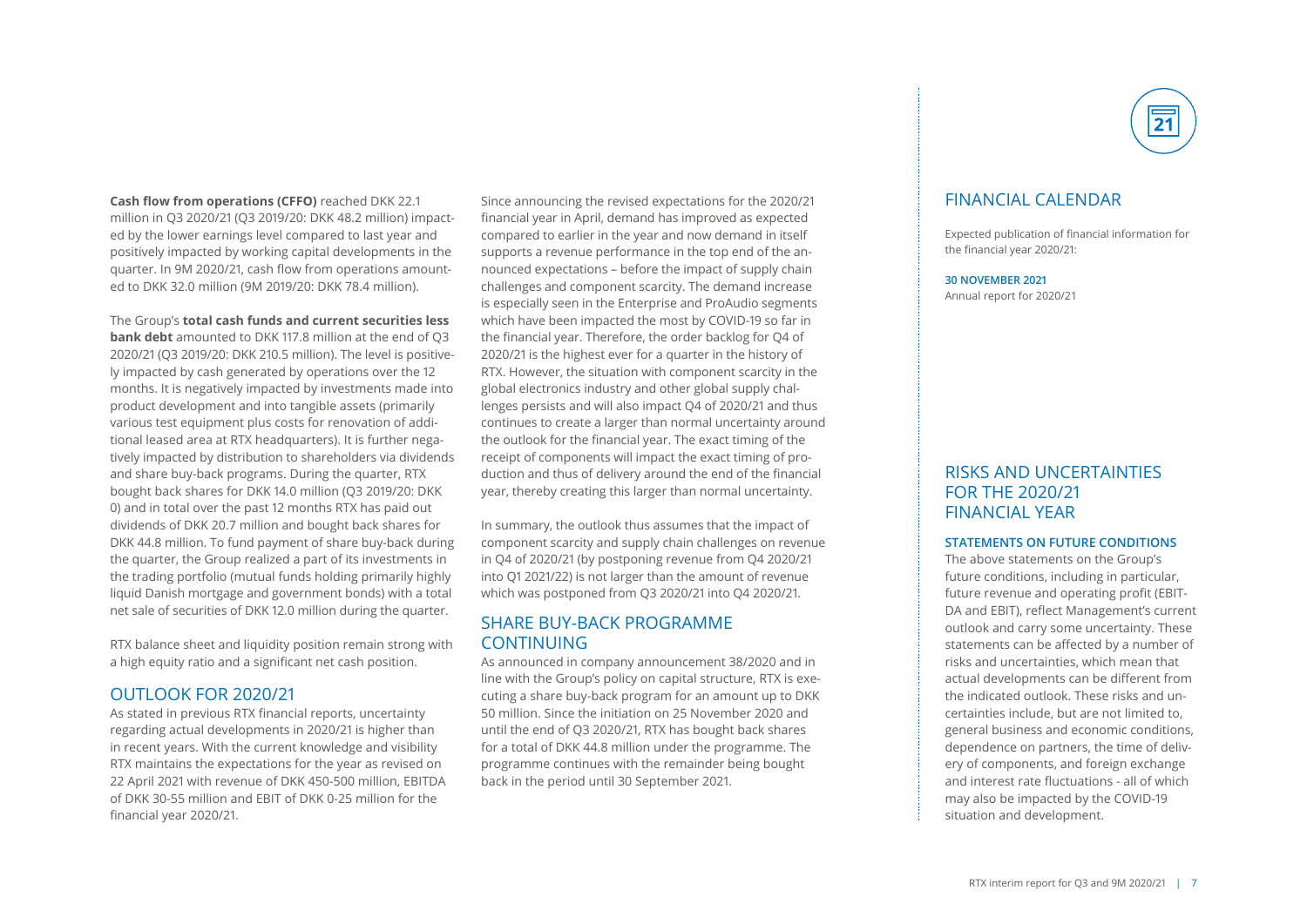# Management's Statement

The Board of Directors and the Executive Board have today considered and adopted the interim report of RTX A/S for the third quarter and first nine months of the financial year 2020/21 (covering the period 1 October 2020 to 30 June 2021).

The interim report is prepared in accordance with IAS 34, Interim Financial Reporting, as adopted by the EU and additional Danish disclosure requirements for the interim reporting of listed companies. The interim report has not been audited or reviewed by the Company's auditor.

We consider the applied accounting policies appropriate for the interim report to provide, in our opinion, a true and fair view of the Group's assets, liabilities and financial position as at 30 June 2021 and of its financial performance and cash flow for the third quarter and first nine months of 2020/21.

We consider Management's review to give a true and fair view of the Group's activities and finances, profit/loss for the period and the Group's financial position as a whole, as well as a true and fair description of the most material risks and uncertainties facing the Group.

Noerresundby, 23 August 2021

### EXECUTIVE BOARD

| PETER RØPKE<br>President and CEO                 | <b>MORTEN AXEL PETERSEN</b><br><b>CFO</b>              |                                                        |
|--------------------------------------------------|--------------------------------------------------------|--------------------------------------------------------|
| <b>BOARD OF DIRECTORS</b>                        |                                                        |                                                        |
| <b>PETER THOSTRUP</b><br>Chairman                | <b>JESPER MAILIND</b><br>Deputy Chairman               |                                                        |
| <b>CHRISTIAN ENGSTED</b>                         | <b>LARS CHRISTIAN TOFFT</b>                            | <b>HENRIK SCHIMMELL</b>                                |
| <b>KEVIN HARRITSØ</b><br>Employee Representative | FLEMMING VENDBJERG ANDERSEN<br>Employee Representative | <b>KURT HEICK RASMUSSEN</b><br>Employee Representative |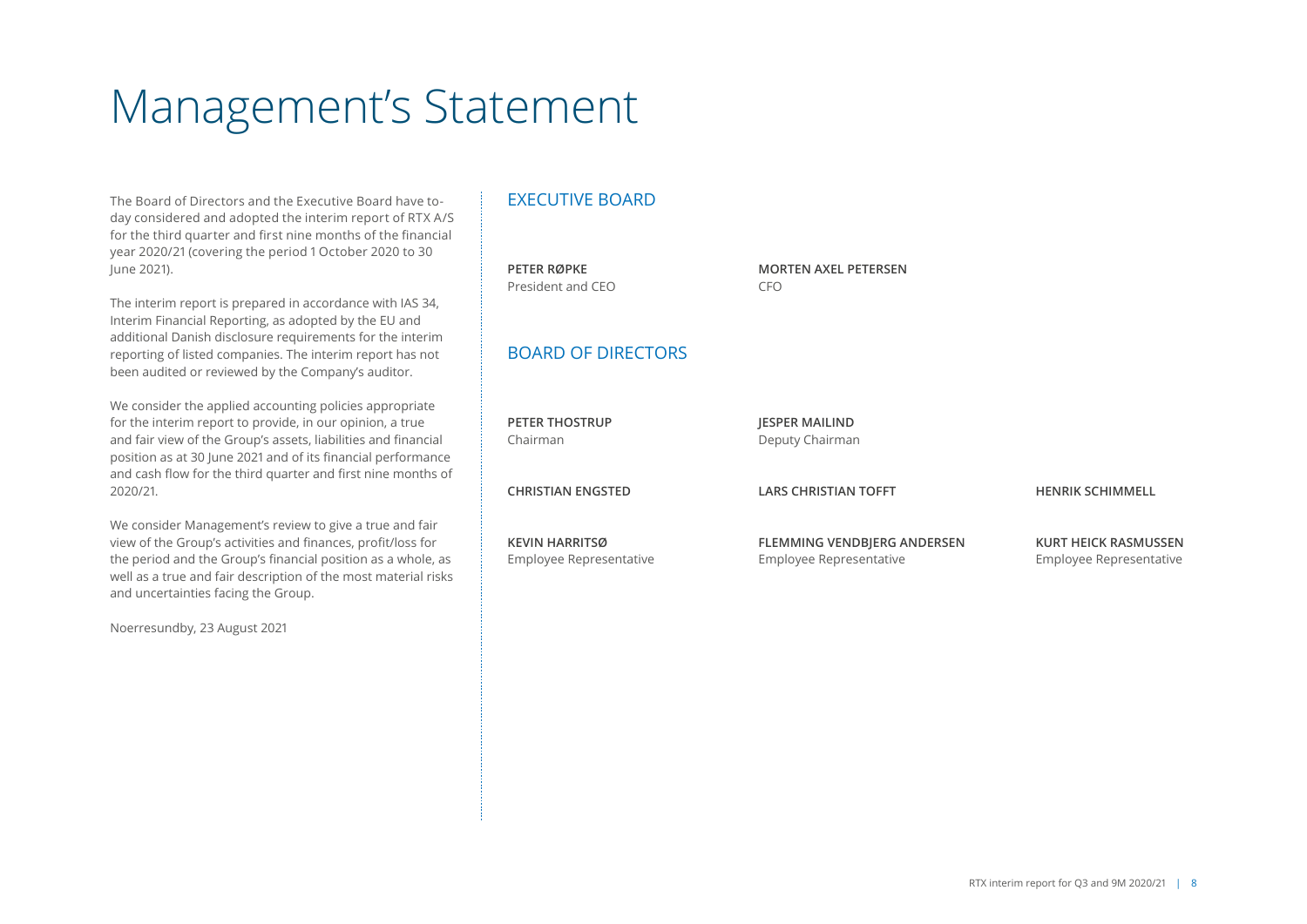# Income Statement

(non-audited)

| <b>Amounts in DKK '000</b>                              | <b>Note</b>    | Q <sub>3</sub><br>2020/21 | Q <sub>3</sub><br>2019/20 | <b>9M</b><br>2020/21 | 9M<br>2019/20 | <b>FY</b><br>2019/20 |
|---------------------------------------------------------|----------------|---------------------------|---------------------------|----------------------|---------------|----------------------|
|                                                         |                |                           |                           |                      |               |                      |
| Revenue                                                 | 3              | 120,617                   | 158,485                   | 270,432              | 399,511       | 555,869              |
| Value of work transferred to assets                     | $\overline{4}$ | 6,435                     | 7,671                     | 22,103               | 20,571        | 28,737               |
| Cost of sales                                           |                | $-59,781$                 | $-72,585$                 | $-129,308$           | $-171,825$    | $-246,574$           |
| Other external expenses                                 |                | $-12,916$                 | $-13,501$                 | $-40,501$            | $-40,574$     | $-53,444$            |
| Staff costs                                             |                | $-44,287$                 | $-41,132$                 | $-135,391$           | $-136,024$    | $-176,430$           |
| <b>Operating profit/loss</b><br>before depreciation and |                |                           |                           |                      |               |                      |
| amortization (EBITDA)                                   |                | 10,068                    | 38,938                    | $-12,665$            | 71,659        | 108,158              |
|                                                         |                |                           |                           |                      |               |                      |
| Depreciation, amortization                              |                |                           |                           |                      |               |                      |
| and impairment                                          | $\overline{4}$ | $-7,097$                  | $-6,330$                  | $-20,950$            | $-17,040$     | $-24,587$            |
| <b>Operating profit/loss (EBIT)</b>                     |                | 2,971                     | 32,608                    | $-33,615$            | 54,619        | 83,571               |
|                                                         |                |                           |                           |                      |               |                      |
| Financial income                                        | 5              | 320                       | 2,548                     | 1,882                | 1,978         | 4,560                |
| Financial expenses                                      | 5              | $-1,407$                  | $-1,389$                  | $-8,009$             | $-6,034$      | $-7,910$             |
| Profit/loss before tax                                  |                | 1,884                     | 33,767                    | $-39,742$            | 50,563        | 80,221               |
|                                                         |                |                           |                           |                      |               |                      |
| Tax on profit/loss                                      |                | $-491$                    | $-7,500$                  | 8,369                | $-11,172$     | $-17,075$            |
| Profit/loss for the period                              |                | 1,393                     | 26,267                    | $-31,373$            | 39,391        | 63,146               |
| Earnings per share (EPS)                                |                |                           |                           |                      |               |                      |
| Earnings per share (DKK)                                |                | 0.2                       | 3.1                       | $-3.8$               | 4.7           | 7.5                  |
| Earnings per share, diluted (DKK)                       |                | 0.2                       | 3.1                       | $-3.7$               | 4.7           | 7.4                  |
|                                                         |                |                           |                           |                      |               |                      |

# Statement of Comprehensive Income

(non-audited)

| <b>Amounts in DKK '000</b><br><b>Note</b>                                 | Q <sub>3</sub><br>2020/21 | Q <sub>3</sub><br>2019/20 | <b>9M</b><br>2020/21 | <b>9M</b><br>2019/20 | FY<br>2019/20 |
|---------------------------------------------------------------------------|---------------------------|---------------------------|----------------------|----------------------|---------------|
| Profit/loss for the period                                                | 1,393                     | 26,267                    | $-31,373$            | 39,391               | 63,146        |
| Items that may be reclassified<br>subsequently to the income statement    |                           |                           |                      |                      |               |
| Exchange rate adjustments<br>of foreign subsidiaries                      | $-392$                    | $-716$                    | $-611$               | $-622$               | $-1,983$      |
| Fair value adjustment relating<br>to hedging instruments                  | 287                       | 278                       | 157                  | $-874$               | $-496$        |
| Tax on hedging instruments                                                | $-64$                     | $-61$                     | $-35$                | 192                  | 109           |
| Fair value of hedging instruments<br>reclassified to the income statement | 61                        | 587                       | $-36$                | 889                  | 289           |
| Tax on hedging instruments reclassified                                   | $-13$                     | $-129$                    | 8                    | $-195$               | $-63$         |
| Other comprehensive income,<br>net of tax                                 | $-121$                    | $-41$                     | $-517$               | $-610$               | $-2,144$      |
| Comprehensive income for the period                                       | 1,272                     | 26,226                    | $-31,890$            | 38,781               | 61,002        |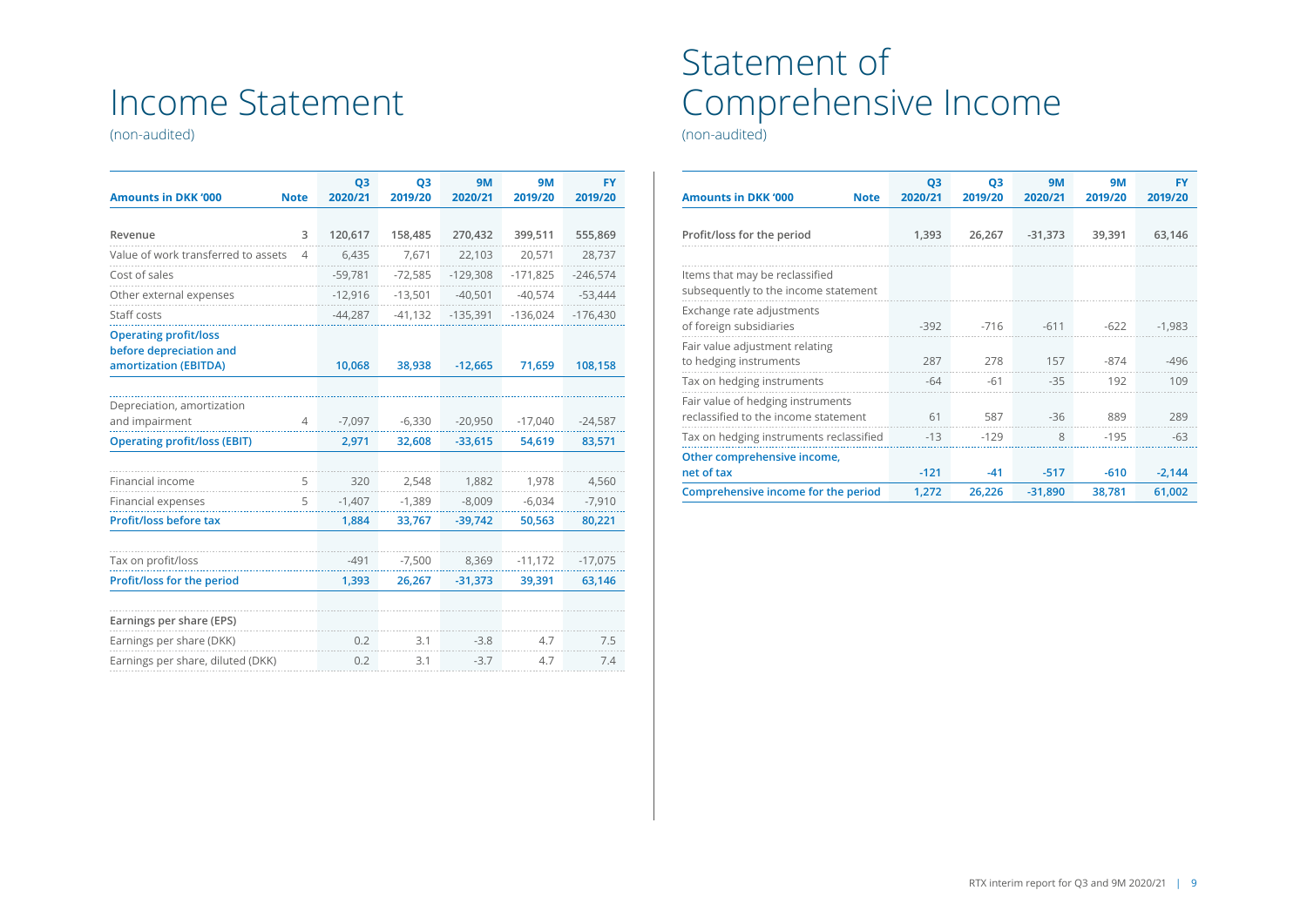# Balance Sheet

(non-audited)

| <b>Amounts in DKK '000</b>                         | 30.06.21 | 30.06.20 | 30.09.20 |
|----------------------------------------------------|----------|----------|----------|
| <b>ASSETS</b>                                      |          |          |          |
| Own completed development projects                 | 56,437   | 20,039   | 22,065   |
| Own development projects in progress               | 10,431   | 34,701   | 36,738   |
| Acquired license rights                            |          | 264      |          |
| Goodwill                                           | 7.797    | 7.797    | 7.797    |
| <b>Intangible assets</b>                           | 74,665   | 62,801   | 66,600   |
| Right-of-use assets (lease assets)                 | 58,997   | 36,927   | 48,917   |
| Plant and machinery                                | 13,631   | 9,432    | 9,123    |
| Other fixtures, tools and equipment                | 2,814    | 4,269    | 3,958    |
| Leasehold improvements                             | 11,044   | 3,187    | 3,143    |
| <b>Tangible assets</b>                             | 86,486   | 53,815   | 65,141   |
| Deposits                                           | 6,884    | 7,966    | 7,938    |
| Deferred tax assets                                | 1,210    | 1,562    | 1,806    |
| Other non-current assets                           | 8,094    | 9,528    | 9,744    |
| <b>Total non-current assets</b>                    | 169,245  | 126,144  | 141,485  |
|                                                    |          |          |          |
| <b>Inventories</b>                                 | 23,370   | 19,359   | 15,182   |
| Trade receivables                                  | 95,151   | 106,293  | 145,436  |
| Contract development projects in progress          | 21,355   | 28,587   | 28,403   |
| Income taxes                                       | 994      |          |          |
| Other receivables                                  | 3,442    | 4,304    | 4,128    |
| Prepaid expenses                                   | 4.773    | 4.487    | 4.152    |
| <b>Receivables</b>                                 | 125,715  | 143,671  | 182,119  |
| Current asset investments in the trading portfolio | 101,838  | 153,042  | 154,010  |
| <b>Current asset investments</b>                   | 101,838  | 153,042  | 154,010  |
| Cash at bank and in hand                           | 15,926   | 57,490   | 40,785   |
| <b>Total current assets</b>                        | 266,849  | 373,562  | 392,096  |
| <b>Total assets</b>                                | 436,094  | 499,706  | 533,581  |

| <b>Amounts in DKK '000</b>                | 30.06.21 | 30.06.20 | 30.09.20 |
|-------------------------------------------|----------|----------|----------|
|                                           |          |          |          |
| <b>EQUITY AND LIABILITIES</b>             |          |          |          |
| Share capital                             | 43.214   | 43.214   | 43,214   |
| Share premium account                     | 203,714  | 203,714  | 203,714  |
| Currency adjustments                      | 5,182    | 7,154    | 5,793    |
| Cash flow hedging                         | $-86$    | 15       | $-207$   |
| Retained earnings                         | 5,225    | 74,225   | 99,678   |
| <b>Equity</b>                             | 257,249  | 328,322  | 352,192  |
|                                           |          |          |          |
| Lease liabilities                         | 56,941   | 34,112   | 47,116   |
| Deferred tax liabilities                  | 2,425    | 11,993   | 8.500    |
| Provisions                                | 1,325    | 1,305    | 1,325    |
| Other payables                            | 13,015   | 11,177   | 13,106   |
| <b>Non-current liabilities</b>            | 73,706   | 58,587   | 70,047   |
| Lease liabilities                         | 5,795    | 5,860    | 4,911    |
| Prepayments received from customers       | 1,460    | 710      | 1,176    |
|                                           |          |          |          |
| Trade payables                            | 37,747   | 56,382   | 50,849   |
| Contract development projects in progress | 1,505    | 3,662    | 1,273    |
| Income taxes                              |          | 1,905    | 11,352   |
| Provisions                                | 2,289    | 1,415    | 2,040    |
| Other payables                            | 56,343   | 42,863   | 39,741   |
| <b>Current liabilities</b>                | 105,139  | 112,797  | 111,342  |
| <b>Total liabilities</b>                  | 178,845  | 171,384  | 181,389  |
|                                           |          |          |          |
| <b>Total equity and liabilities</b>       | 436,094  | 499,706  | 533,581  |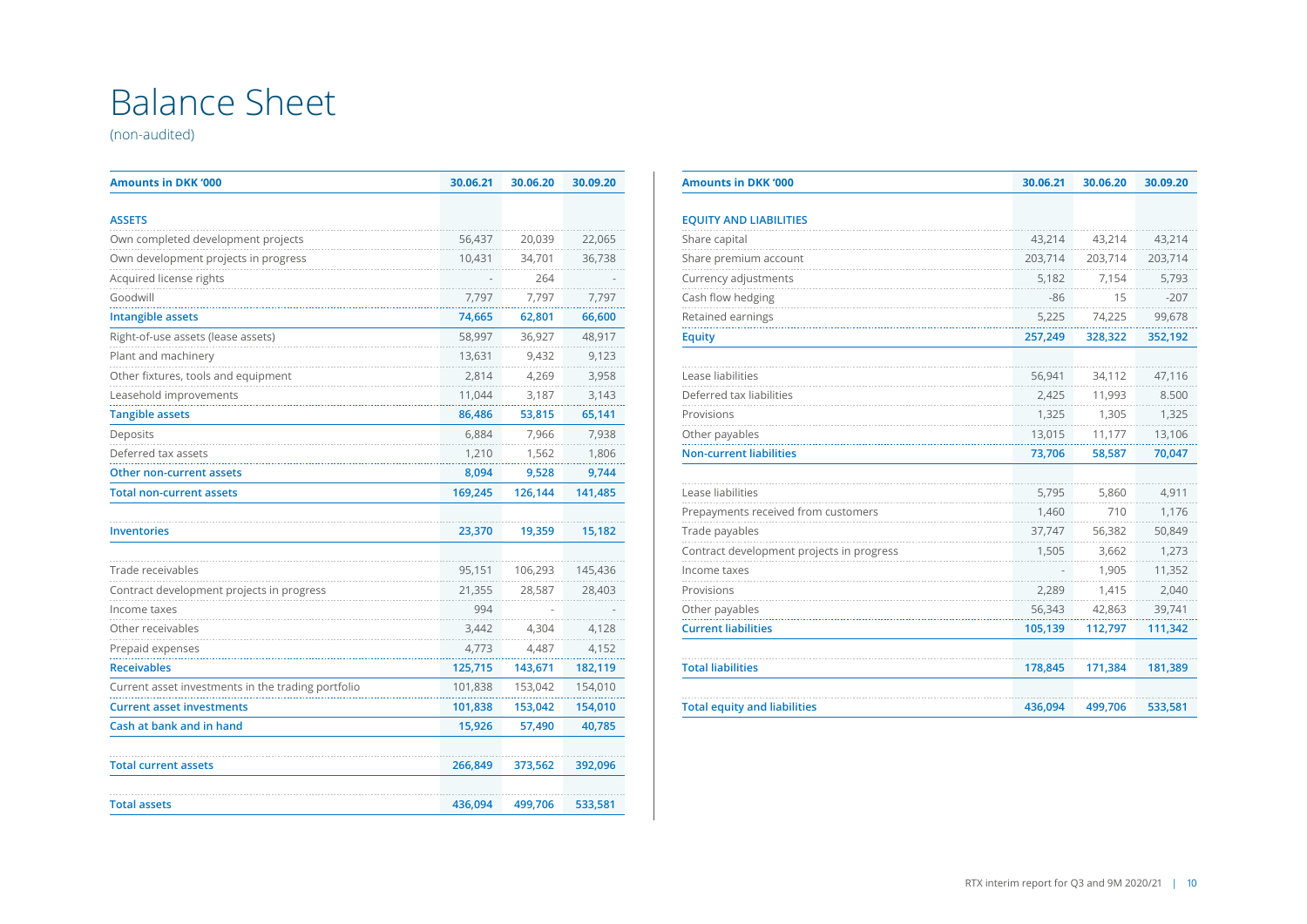# Equity Statement

(non-audited)

| <b>Amounts in DKK '000</b>                                                | <b>Share</b><br>capital | <b>Share</b><br>premium | <b>Currency</b><br>adjust-<br>ments | Cash<br>flow<br>hedging | Re-<br>tained<br>earnings | <b>Total</b> |
|---------------------------------------------------------------------------|-------------------------|-------------------------|-------------------------------------|-------------------------|---------------------------|--------------|
| <b>Equity at 30 September 2019</b>                                        | 44,714                  | 252,367                 | 7,776                               |                         | 42,583                    | 347,440      |
| Changes in accounting policies, IFRS 16                                   |                         |                         |                                     |                         | $-2,730$                  | $-2,730$     |
| Tax on changes in accounting<br>policies, IFRS 16                         |                         |                         |                                     |                         | 578                       | 578          |
| <b>Equity at 1 October 2019</b><br>(restated)                             | 44,714                  | 252,367                 | 7,776                               |                         | 40,431                    | 345,288      |
| Profit/loss for the period                                                |                         |                         |                                     |                         | 39,391                    | 39,391       |
| Exchange rate adjustments<br>of foreign subsidiaries                      |                         |                         | $-622$                              |                         |                           | $-622$       |
| Fair value adjustment relating<br>to hedging instruments                  |                         |                         |                                     | $-874$                  |                           | $-874$       |
| Tax on hedging instruments                                                |                         |                         |                                     |                         | 192                       | 192          |
| Fair value of hedging instruments<br>reclassified to the income statement |                         |                         |                                     | 889                     |                           | 889          |
| Tax on items that may be reclassified                                     |                         |                         |                                     |                         | $-195$                    | $-195$       |
| Other comprehensive income,<br>net of tax                                 |                         |                         | $-622$                              | 15                      | -3                        | $-610$       |
| Comprehensive income for the period                                       |                         |                         | $-622$                              | 15                      | 39,388                    | 38,781       |
| Share-based remuneration                                                  |                         |                         |                                     |                         | 4,039                     | 4,039        |
| Deferred tax on equity transactions                                       |                         |                         |                                     |                         | $-875$                    | $-875$       |
| Current tax on equity transactions                                        |                         |                         |                                     |                         | 2,632                     | 2,632        |
| Paid dividend for 2018/19                                                 |                         |                         |                                     |                         | $-20,960$                 | $-20,960$    |
| Annulment of treasury shares                                              | $-1,500$                | -48,653                 |                                     |                         | 50,130                    | $-23$        |
| Acquisition of treasury shares                                            |                         |                         |                                     |                         | $-40,560$                 | $-40,560$    |
| <b>Other transactions</b>                                                 | $-1,500$                | -48,653                 |                                     |                         | $-5,594$                  | $-55,747$    |
| Equity at 30 June 2020                                                    | 43,214                  | 203,714                 | 7,154                               | 15                      | 74,225                    | 328,322      |

| <b>Amounts in DKK '000</b>                                                | <b>Share</b><br>capital | <b>Share</b><br>premium | <b>Currency</b><br>adjust-<br>ments | Cash<br>flow<br>hedging | Re-<br>tained<br>earnings | <b>Total</b> |
|---------------------------------------------------------------------------|-------------------------|-------------------------|-------------------------------------|-------------------------|---------------------------|--------------|
| <b>Equity at 30 September 2020</b>                                        | 43,214                  | 203,714                 | 5,793                               | $-207$                  | 99,678                    | 352,192      |
| Profit/loss for the period                                                |                         |                         |                                     |                         | $-31,373$                 | $-31,373$    |
| Exchange rate adjustments<br>of foreign subsidiaries                      |                         |                         | $-611$                              |                         |                           | $-611$       |
| Fair value adjustment relating<br>to hedging instruments                  |                         |                         |                                     | 157                     |                           | 157          |
| Tax on hedging instruments                                                |                         |                         |                                     |                         | $-35$                     | $-35$        |
| Fair value of hedging instruments<br>reclassified to the income statement |                         |                         |                                     | -36                     |                           | $-36$        |
| Tax on hedging instruments reclassified                                   |                         |                         |                                     |                         | 8                         | 8            |
| Other comprehensive income,<br>net of tax                                 | ä                       |                         | $-611$                              | 121                     | $-27$                     | $-517$       |
| Comprehensive income for the period                                       | ä,                      | ä,                      | $-611$                              | 121                     | $-31,400$                 | $-31,890$    |
|                                                                           |                         |                         |                                     |                         |                           |              |
| Share-based remuneration                                                  |                         |                         |                                     |                         | 3,233                     | 3,233        |
| Deferred tax on equity transactions                                       |                         |                         |                                     |                         | $-2,637$                  | $-2,637$     |
| Current tax on equity transactions                                        |                         |                         |                                     |                         | 1,910                     | 1,910        |
| Paid dividend for 2019/20                                                 |                         |                         |                                     |                         | $-20,710$                 | $-20,710$    |
| Acquisition of treasury shares                                            |                         |                         |                                     |                         | $-44,849$                 | $-44,849$    |
| <b>Other transactions</b>                                                 |                         |                         |                                     |                         | $-63,053$                 | $-63,053$    |
| Equity at 30 June 2021                                                    | 43,214                  | 203,714                 | 5,182                               | $-86$                   | 5,225                     | 257,249      |

Share capital of DKK 43,214,190 consists of 8,642,838 shares at DKK 5 (DKK 43,214,190 consisting of 8,642,838 shares at 30 June 2020). The Group holds 476,036 treasury shares at 30 June 2021 (301,522 shares at 30 June 2020). There are no shares carrying special rights.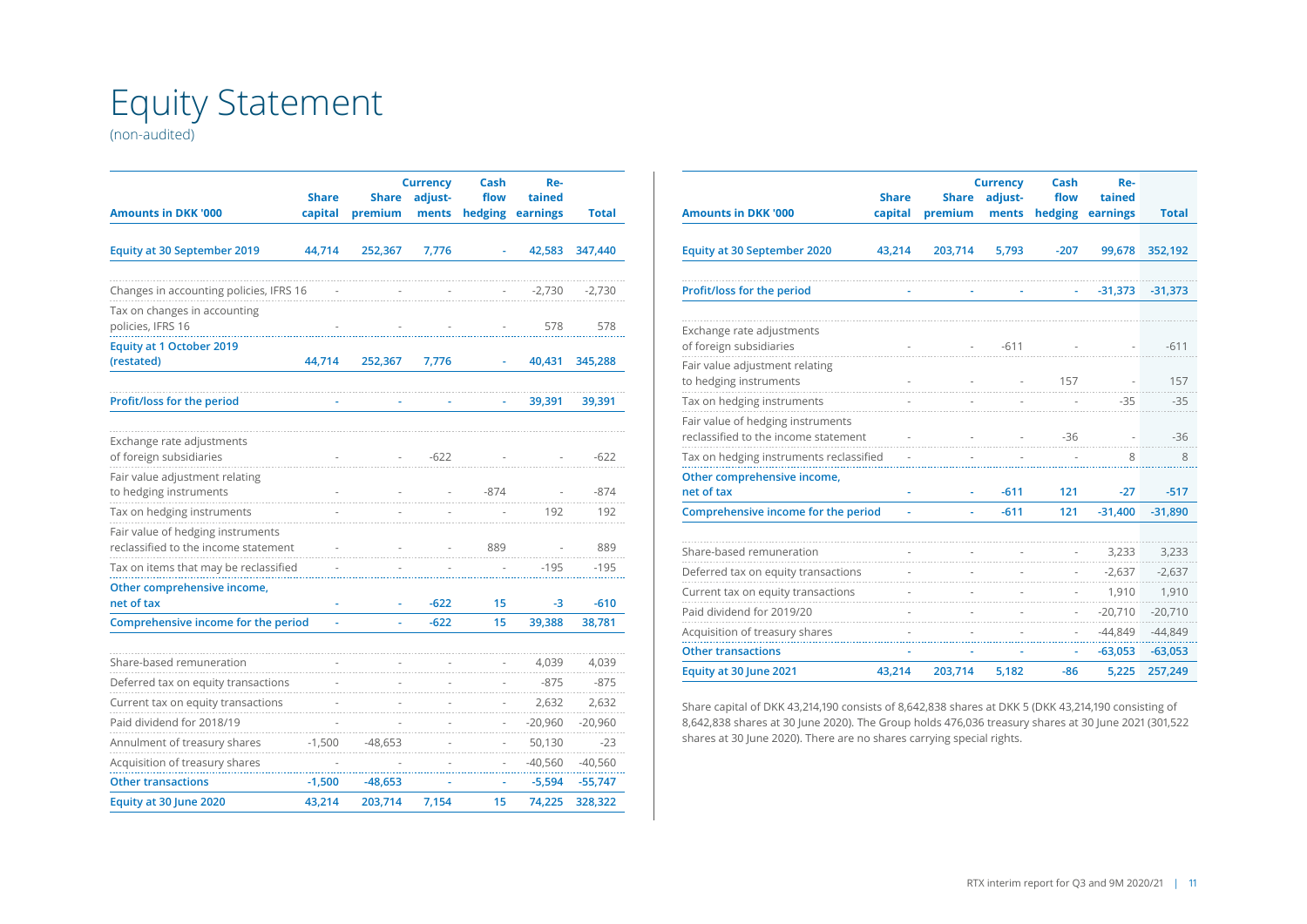# Cash Flow Statement

(non-audited)

| <b>Amounts in DKK '000</b>                      | Q <sub>3</sub><br>2020/21 | Q <sub>3</sub><br>2019/20 | <b>9M</b><br>2020/21 | <b>9M</b><br>2019/20 | <b>FY</b><br>2019/20 |
|-------------------------------------------------|---------------------------|---------------------------|----------------------|----------------------|----------------------|
|                                                 |                           |                           |                      |                      |                      |
| Operating profit/loss (EBIT)                    | 2,971                     | 32,608                    | $-33,615$            | 54,619               | 83,571               |
| Reversal of items with                          |                           |                           |                      |                      |                      |
| no effect on cash flow                          |                           |                           |                      |                      |                      |
| Depreciation, amortization<br>and impairment    | 7,097                     | 6,330                     | 20,950               | 17,040               | 24,587               |
| Other items with no effect on cash flow         | 1,708                     | 1,643                     | 4,193                | 3,477                | 5,071                |
|                                                 |                           |                           |                      |                      |                      |
| Change in working capital                       |                           |                           |                      |                      |                      |
| Change in inventories                           | 2,526                     | $-1,477$                  | $-8,777$             | 2,450                | 6,233                |
| Change in receivables                           | $-19,470$                 | $-27,290$                 | 57,419               | $-4,393$             | $-42,881$            |
| Change in trade payables etc.                   | 28,249                    | 37,498                    | 3,925                | 16,727               | 8,078                |
| Cash flow from operating activities             | 23,081                    | 49,312                    | 44,095               | 89,920               | 84,659               |
|                                                 |                           |                           |                      |                      |                      |
| Financial income received                       | 311                       | 53                        | 1,882                | 1,978                | 4,560                |
| Financial expenses paid                         | $-1,292$                  | $-1,213$                  | $-3,813$             | $-3,644$             | $-8,847$             |
| Income taxes paid                               | $-50$                     | 93                        | $-10,210$            | $-9,887$             | $-9,779$             |
| <b>Cash flow from operations</b>                | 22,050                    | 48,245                    | 31,954               | 78,367               | 70,593               |
|                                                 |                           |                           |                      |                      |                      |
| Investments in own                              |                           |                           |                      |                      |                      |
| development projects                            | $-4,874$                  | $-7,631$                  | $-19,450$            | $-19,381$            | $-27,547$            |
| Acquisition of property,<br>plant and equipment | $-6,558$                  | $-2,496$                  | $-15,969$            | $-6,580$             | $-7,943$             |
| Sale of tangible assets                         |                           |                           | 107                  |                      | 262                  |
| Deposits on leaseholds                          | $-267$                    | 11                        | 1,054                | -38                  | $-10$                |
| Acquisition and sale of current asset           |                           |                           |                      |                      |                      |
| investments in trading portfolio                | 12,000                    |                           | 48,722               | $-1,839$             | $-1,839$             |
| <b>Cash flow from investments</b>               | 301                       | $-10,116$                 | 14,464               | $-27,838$            | $-37,077$            |

| <b>Amounts in DKK '000</b>                                                           | Q <sub>3</sub><br>2020/21 | Q <sub>3</sub><br>2019/20 | <b>9M</b><br>2020/21 | <b>9M</b><br>2019/20 | <b>FY</b><br>2019/20 |
|--------------------------------------------------------------------------------------|---------------------------|---------------------------|----------------------|----------------------|----------------------|
|                                                                                      |                           |                           |                      |                      |                      |
| Repayment of lease liabilities                                                       | $-1,536$                  | $-1,500$                  | $-4,413$             | $-4,325$             | $-5,719$             |
| Acquisition of treasury shares                                                       | $-14,029$                 | $\overline{\phantom{a}}$  | $-44,849$            | $-40.560$            | $-40.560$            |
| Paid dividend                                                                        |                           |                           | $-20,710$            | $-20,960$            | $-20,960$            |
| Cash flow from financing activities                                                  | $-15.565$                 | $-1.500$                  | $-69,972$            | $-65.845$            | $-67.239$            |
|                                                                                      |                           |                           |                      |                      |                      |
| Increase/decrease in cash<br>and cash equivalents                                    | 6,786                     | 36,629                    | $-23,554$            | $-15,316$            | $-33,723$            |
| Exchange rate adjustments on cash                                                    | 143                       | $-369$                    | $-1,305$             | $-750$               | 952                  |
| Cash and cash equivalents<br>at the beginning of the period, net                     | 8,997                     | 21,230                    | 40,785               | 73,556               | 73,556               |
| <b>Cash and cash equivalents</b><br>at the end of the period, net                    | 15,926                    | 57.490                    | 15,926               | 57.490               | 40.785               |
|                                                                                      |                           |                           |                      |                      |                      |
| Cash and cash equivalents at the end of<br>the period, net, are composed as follows: |                           |                           |                      |                      |                      |
| Cash at bank and in hand                                                             | 15,926                    | 57,490                    | 15,926               | 57,490               | 40,785               |
| Cash and cash equivalents<br>at the end of the period, net                           | 15,926                    | 57,490                    | 15,926               | 57,490               | 40,785               |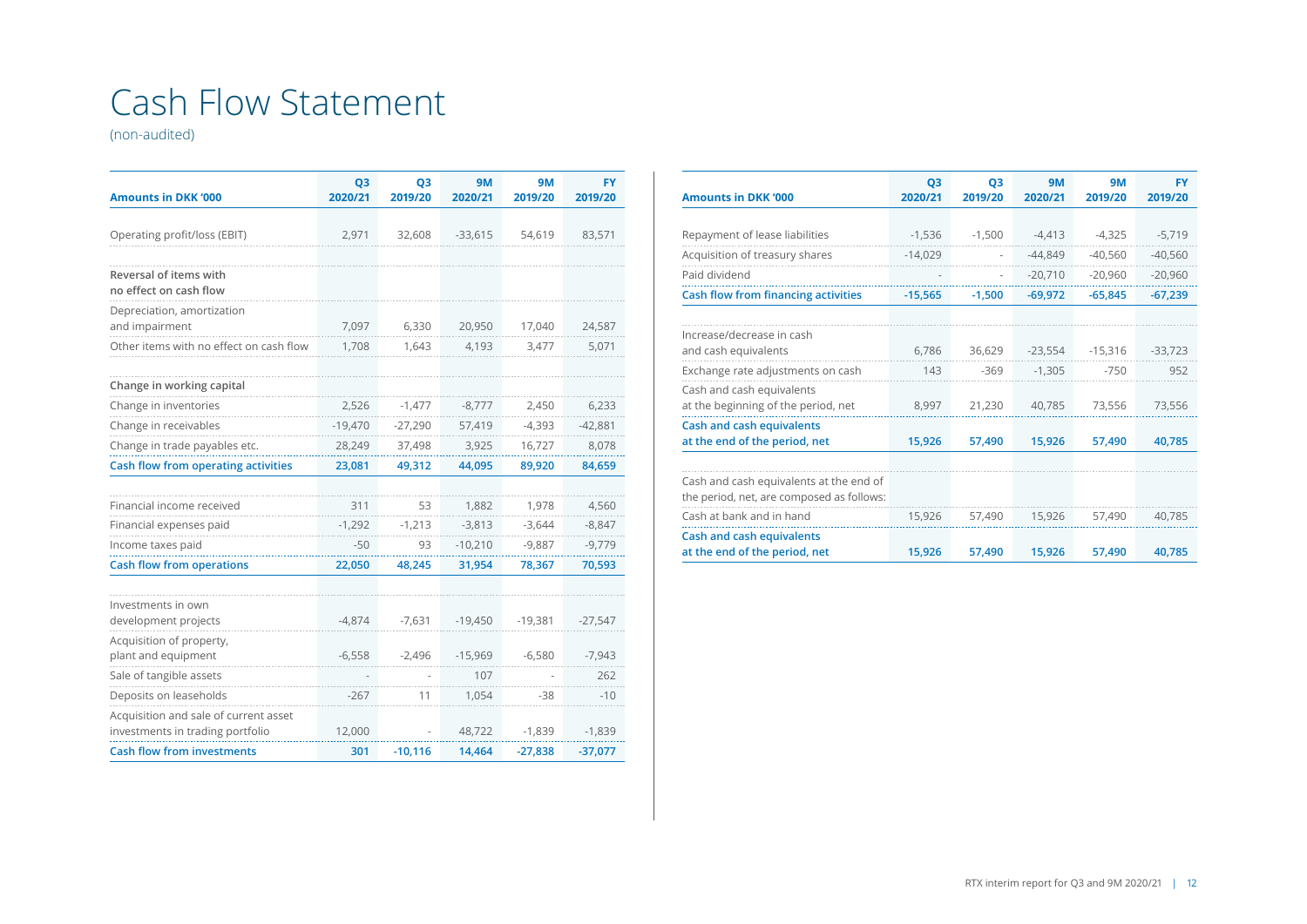# Notes

### 1 ACCOUNTING POLICIES

The interim report is presented in accordance with IAS 34 "Interim Financial Reporting" as adopted by the EU and additional Danish disclosure requirements for interim reporting of listed companies. An interim report has not been prepared for the Parent.

The accounting policies applied in this interim report are consistent with those applied in the Company's 2019/20 annual report which was presented in accordance with International Financial Reporting Standards (IFRS) as adopted by the EU and additional Danish disclosure requirements for annual reports of listed companies. We refer to the 2019/20 annual report for a more detailed description of the accounting policies.

The applied accounting policies are unchanged compared to the annual report for 2019/20. New or amended standards and interpretations becoming effective for the financial year 2020/21 have no material impact on the interim report.

### 2 ESTIMATES AND ASSUMPTIONS

The preparation of interim reports requires management to make financial estimates and assumptions that affect the application of accounting policy and recognised assets, liabilities, income and expenses. Actual results might be different from these estimates.

The material estimates that management make when applying the accounting principles of the Group and the material uncertainty connected with these estimates and assumptions are unchanged in the preparation of the interim report compared to the preparation of the annual report as per 30 September 2020.

### 3 SEGMENT INFORMATION

As per 1 December 2020 RTX implemented a new organizational structure. The previous two business units – Business Communications and Design Services – was joined into one organization still focusing on the three target markets segments; Enterprise, ProAudio and Healthcare. The new organizational structure changes the reportable segments from the two business units to the three market segments. At the same time the reporting changes from a full-cost allocation model and to only allocating costs directly attributable to the three reportable market segments whereas common functions costs etc. (primarily other external expenses, staff costs and depreciations related to IT, finance, overall management, joint facilities, joint technology projects, and supply chain management) are reported as non-allocated in accordance with internal reporting. Comparable information has been restated to reflect the new reportable segments and reporting model.

| <b>Amounts in DKK '000</b> | Q <sub>3</sub><br>2020/21 | Q <sub>3</sub><br>2019/20 | <b>9M</b><br>2020/21 | <b>9M</b><br>2019/20 | <b>FY</b><br>2019/20 |
|----------------------------|---------------------------|---------------------------|----------------------|----------------------|----------------------|
|                            |                           |                           |                      |                      |                      |
| Revenue                    |                           |                           |                      |                      |                      |
| Enterprise                 | 82,106                    | 110,305                   | 176,161              | 277,983              | 382,020              |
| ProAudio                   | 25,830                    | 30,590                    | 66,444               | 93,025               | 127,640              |
| Healthcare                 | 12,681                    | 17,590                    | 27,827               | 28,503               | 46,209               |
| Group                      | 120,617                   | 158,485                   | 270,432              | 399,511              | 555,869              |
|                            |                           |                           |                      |                      |                      |
| <b>EBITDA</b>              |                           |                           |                      |                      |                      |
| Enterprise                 | 28,789                    | 44,097                    | 52,665               | 107,932              | 148,013              |
| ProAudio                   | 9,145                     | 10,747                    | 15,550               | 31,017               | 41,437               |
| Healthcare                 | 3,937                     | 6.992                     | 6,622                | 9,225                | 16,176               |
| Non-allocated              | $-31,803$                 | $-22,898$                 | $-87,502$            | $-76,515$            | $-97,468$            |
| Group                      | 10,068                    | 38,938                    | $-12,665$            | 71,659               | 108,158              |
| EBIT                       |                           |                           |                      |                      |                      |
| Enterprise                 | 26,742                    | 42,538                    | 46,910               | 104,316              | 142,137              |
| ProAudio                   | 7,279                     | 9,581                     | 10,097               | 27,974               | 36,731               |
| Healthcare                 | 3,737                     | 6,859                     | 6,024                | 9.092                | 15,844               |
| Non-allocated              | $-34,787$                 | $-26,370$                 | $-96,646$            | $-86,763$            | $-111,141$           |
| Group                      | 2,971                     | 32,608                    | $-33,615$            | 54,619               | 83,571               |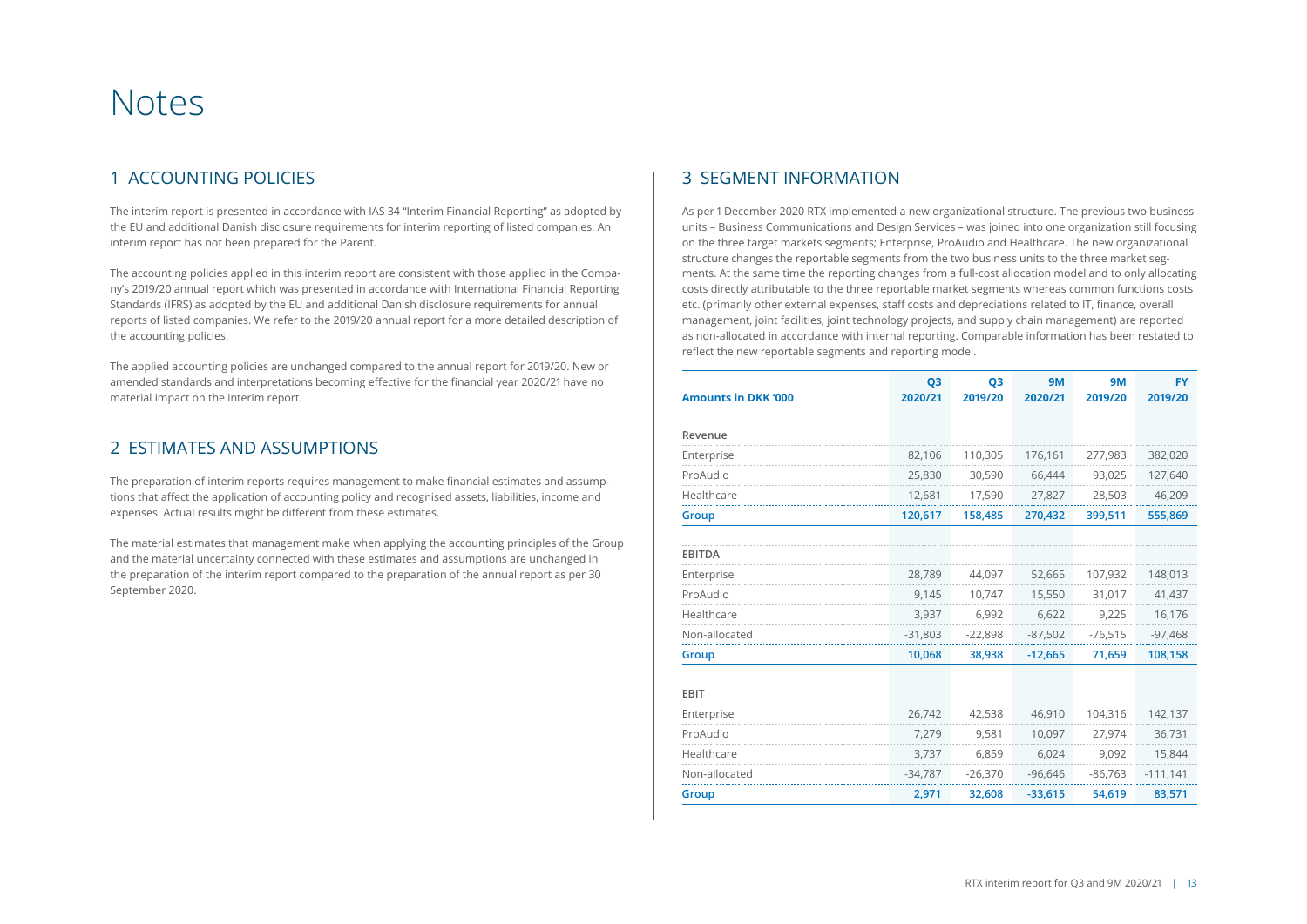# Notes

### 3 SEGMENT INFORMATION (CONTINUED)

For ease of reference, the below table displays the quarterly revenue per segment for the current and previous financial year.

| <b>Amounts in</b><br><b>DKK '000</b> | Q <sub>3</sub><br>2020/21 | <b>Q2</b><br>2020/21 | Q1<br>2020/21 | <b>Q4</b><br>2019/20 | Q3<br>2019/20 | Q <sub>2</sub><br>2019/20 | Q <sub>1</sub><br>2019/20 |
|--------------------------------------|---------------------------|----------------------|---------------|----------------------|---------------|---------------------------|---------------------------|
| Revenue                              |                           |                      |               |                      |               |                           |                           |
| Enterprise                           | 82.106                    | 58.587               | 35.469        | 104.038              | 110.305       | 78.203                    | 89.474                    |
| ProAudio                             | 25.830                    | 21,563               | 19.051        | 34.614               | 30,590        | 29.149                    | 33,287                    |
| Healthcare                           | 12.681                    | 8.375                | 6.770         | 17.706               | 17.590        | 5,392                     | 5.521                     |
| Group                                | 120,617                   | 88,525               | 61.290        | 156.358              | 158.485       | 112.744                   | 128,282                   |

| <b>Amounts in DKK '000</b>     | Q3<br>2020/21 | Q <sub>3</sub><br>2019/20 | <b>9M</b><br>2020/21 | <b>9M</b><br>2019/20 | FY<br>2019/20 |
|--------------------------------|---------------|---------------------------|----------------------|----------------------|---------------|
| Revenue, geographical segments |               |                           |                      |                      |               |
| Denmark                        | 2,098         | 1.386                     | 4,827                | 4,558                | 5,954         |
| <b>USA</b>                     | 40.125        | 39.944                    | 81,331               | 80,391               | 114.790       |
| France                         | 31,337        | 27,306                    | 63,019               | 84,826               | 112,380       |
| Hong Kong                      | 1,768         | 22,091                    | 4,848                | 49,744               | 79,481        |
| Germany                        | 5,425         | 14,497                    | 15,889               | 49,597               | 69,367        |
| Other Europe                   | 15,536        | 29,134                    | 34,544               | 52,793               | 65,353        |
| Netherlands                    | 7,232         | 10,906                    | 23,766               | 42,243               | 57,892        |
| Other Asia and Pacific         | 15,163        | 12,660                    | 39,467               | 32,999               | 46,667        |
| Other                          | 1,933         | 561                       | 2,741                | 2,360                | 3,985         |
| <b>Total</b>                   | 120,617       | 158,485                   | 270,432              | 399,511              | 555,869       |

Revenue distributed to geographic area according to the geographical location of the customer entity being invoiced.

### 4 DEVELOPMENT COSTS

| <b>Amounts in DKK '000</b>                                         | Q3<br>2020/21 | Q3<br>2019/20 | <b>9M</b><br>2020/21 | <b>9M</b><br>2019/20 | FY<br>2019/20 |
|--------------------------------------------------------------------|---------------|---------------|----------------------|----------------------|---------------|
| Development cost incurred<br>before capitalization                 | 11.169        | 11.540        | 35,346               | 34.880               | 43,800        |
| Value of work transferred<br>to assets (capitalized) <sup>1)</sup> | $-4.874$      | $-7.671$      | $-19.450$            | $-20.571$            | $-28.737$     |
| Total amortization and impairment<br>on own development projects   | 3.912         | 2.898         | 11,384               | 7.187                | 11,623        |
| Development costs recognized<br>in the profit/loss account         | 10.207        | 6.767         | 27.280               | 21,496               | 26.686        |

<sup>1)</sup> Total value of work transferred to assets (capitalized) of DKK 6.4 million in Q3 2020/21 as well as DKK 22.1 million in 9M 2020/21 includes own tangible assets of DKK 1.6 million and DKK 2.6 million, respectively.

### 5 FINANCIAL ITEMS

| <b>Amounts in DKK '000</b>                                    | Q <sub>3</sub><br>2020/21 | Q3<br>2019/20 | <b>9M</b><br>2020/21 | <b>9M</b><br>2019/20 | FY<br>2019/20 |
|---------------------------------------------------------------|---------------------------|---------------|----------------------|----------------------|---------------|
|                                                               |                           |               |                      |                      |               |
| Fair value adjustments of investments<br>in trading portfolio |                           | 2,018         |                      |                      |               |
| Gain on hedging investments (net)                             | 274                       | ٠             | 265                  |                      | 2,582         |
| Other financial income                                        | 46                        | 530           | 1,617                | 1,978                | 1,978         |
| <b>Financial income</b>                                       | 320                       | 2,548         | 1,882                | 1,978                | 4,560         |
|                                                               |                           |               |                      |                      |               |
| Exchange rate losses (net)                                    | 277                       | 987           | 2,065                | 2,437                | 4.746         |
| Fair value adjustments of investments<br>in trading portfolio | 455                       |               | 3,450                | 1,946                | 978           |
| Financing element, IFRS 16                                    | 580                       | 402           | 1.926                | 1.238                | 1,622         |
| Other financial costs                                         | 95                        |               | 568                  | 413                  | 564           |
| <b>Financial expenses</b>                                     | 1.407                     | 1.389         | 8,009                | 6.034                | 7.910         |